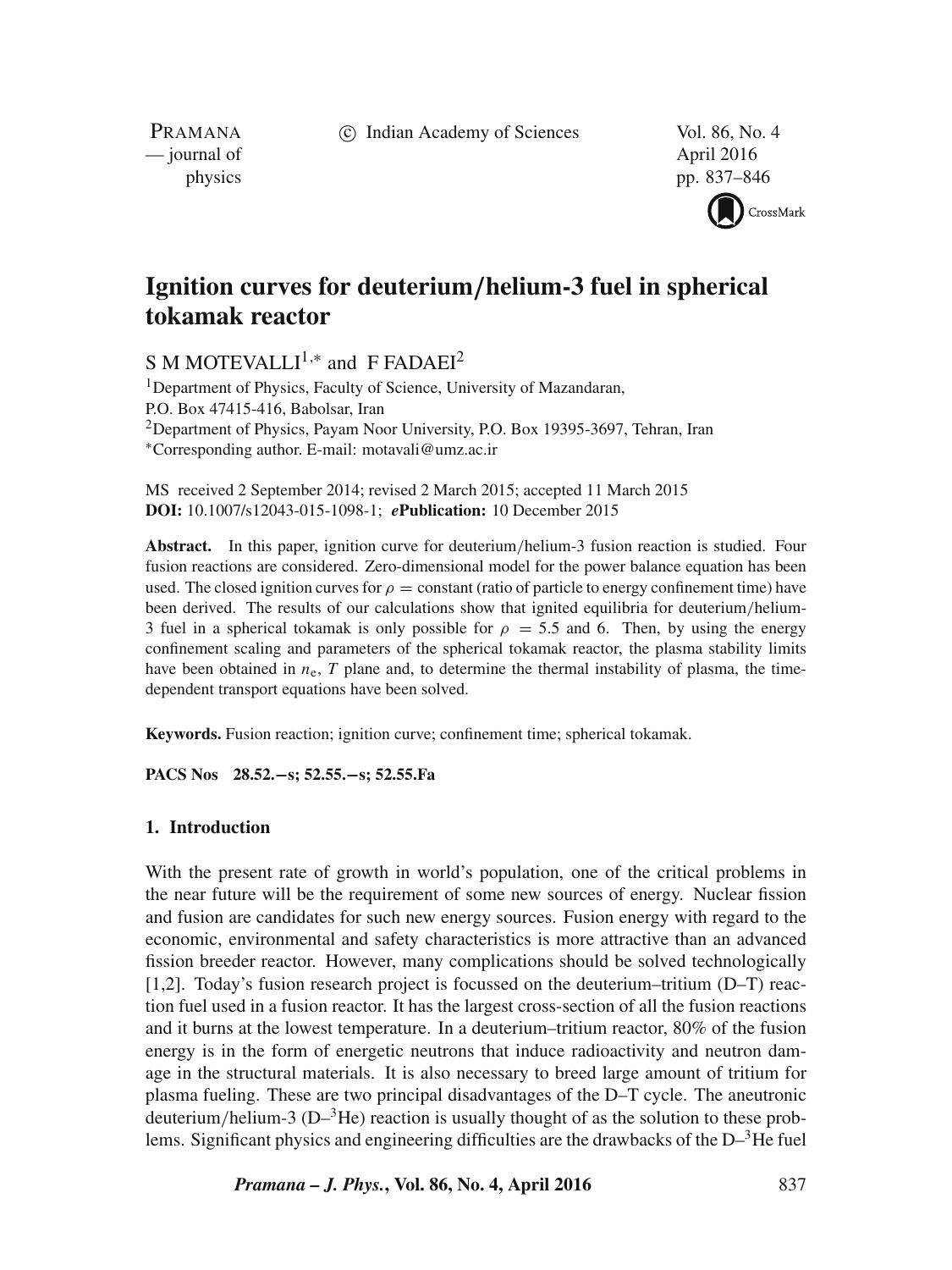cycle. In comparison to  $D-T$  fusion,  $D^{-3}$ He fusion needs higher operating temperature, better confinement of the plasma, and higher plasma beta. The fact that the terrestrial supply of the helium isotope  ${}^{3}$ He is severely limited is an extra impediment to competitive  $D^{-3}$ He fusion, while deuterium, the hydrogen isotope, is plenty in nature. The moon's surface contains a large amount of  ${}^{3}$ He [3,4]. The technologies needed have been essentially demonstrated [4].

In the past few years, a new approach called the spherical tokamak or spherical torus has made remarkable inroads in magnetic fusion research [5–7] in parallel to the ITER project [8]. Spherical tokamak (ST) has attracted the attention of many researchers. In spherical torus experiments, a magnetohydrodynamics stable high beta value (the ratio of the plasma pressure to the toroidial magnetic pressure) of up to 40% has been routinely obtained [9]. Although the confinement scaling for ST is less-confident than the database of tokamaks, it seems that it is as good as the tokamak. The low cost of STs in comparison with the other conventional tokamaks has led to the conclusion that ST reactors are still considered potential candidates for producing thermonuclear burn. The possibility of D– <sup>3</sup>He-fueled ST reactors has already been indicated [9]. In this paper, the  $D^{-3}$ He fuel cycle in the ST reactor has been studied. In addition to  $D^{-3}$ He nuclear fusion reactions, the two branches of D–D reactions and D–T reaction were taken into consideration in our calculations. Burn criterion was defined as the product of plasma density and energy confinement time  $\tau_E$ , in which all loss processes can be included realistically to calculate energy confinement time [10]. In this paper, energy confinement time has been applied in the calculation of triple product  $n_e \tau_E T$ . Zero-dimensional power equations have been used for the  $D^{-3}$ He fuel cycle. In this model, ions and electrons are assumed to have Maxwellian distributions and share the same temperature at all time. The closed ignition curves have been derived by using the global power equation and then ignition curves transform from  $n_e \tau_E T$ , T plane to  $n_e$ , T plane by using the energy confinement scaling and parameters of the ST reactor.

## **2. Method of calculation**

In this work, the following nuclear fusion reactions have been studied:

$$
D+{}^{3}\text{He} \longrightarrow {}^{4}\text{He} + p + 18.35 \text{ MeV},\tag{1}
$$

$$
D + D \longrightarrow T + p + 4.03 \text{ MeV}, \tag{2}
$$

$$
D + D \longrightarrow {}^{3}He + n + 3.27 \text{ MeV}, \tag{3}
$$

$$
D + T \longrightarrow {}^{4}\text{He} + n + 17.59 \text{ MeV}.
$$
 (4)

The plasma composed of two-fuel density  $D$ ,  ${}^{3}$ He (the default value for the effective fuel densities is 1.0, which assumes  $n_D = n_{^3He}$ ) and three ash ions (proton, alpha and tritium).

Whole portions of the energy released in the  $D^{-3}$ He reaction are in the form of charged particles with their energy deposited in the plasma. In D–T reaction, only 20% of the energy is released to the  $\alpha$ -particle and is available for plasma heating. Protons and alphas are produced primarily by the reaction  ${}^{3}$ He(d, p)<sup>4</sup>He. Neutrons are produced directly by the D(d, n)<sup>3</sup>He reaction and indirectly by the D(d, p)T and T(d, n)<sup>4</sup>He reactions.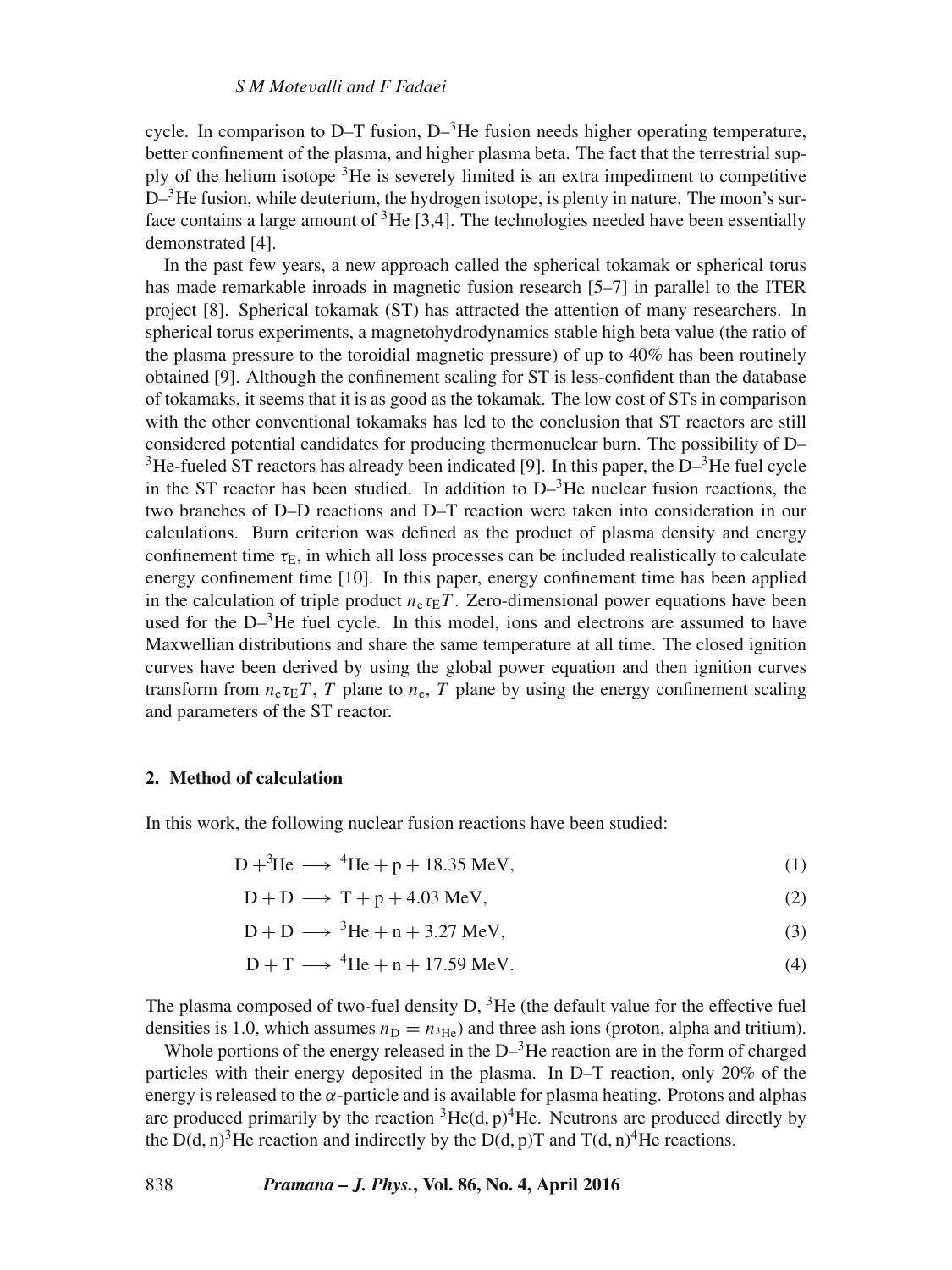In this study, the zero-dimensional plasma transport model was used. The particle balance equations have the forms

$$
\frac{dn_{\rm D}}{dt} = -\frac{n_{\rm D}}{\tau_{\rm p}} - n_{\rm D}n_{\rm T}\langle\sigma v\rangle_{\rm dt} - n_{\rm D}n_{\rm ^3He}\langle\sigma v\rangle_{\rm dh} \n-0.5n_{\rm D}^2\langle\sigma\rangle_{\rm dd1} - 0.5n_{\rm D}^2\langle\sigma v\rangle_{\rm dd2} + S
$$
\n(5)

$$
\frac{dn_{\rm T}}{dt} = -\frac{n_{\rm T}}{\tau_{\rm p}} - n_{\rm D}n_{\rm T}\langle\sigma v\rangle_{\rm dt} + 0.5n_{\rm D}^2\langle\sigma\rangle_{\rm dd1}
$$
\n(6)

$$
\frac{dn_{^3He}}{dt} = -\frac{n_{^3He}}{\tau_p} - n_D n_{^3He} \langle \sigma v \rangle_{dh} + 0.5 n_D^2 \langle \sigma \rangle_{dd2} + S \tag{7}
$$

$$
\frac{dn_{\alpha}}{dt} = -\frac{n_{\alpha}}{\tau_{a}} + n_{D}n_{T}\langle\sigma v\rangle_{dt} + n_{D}n_{^3\text{He}}\langle\sigma v\rangle_{dh}
$$
\n(8)

$$
\frac{dn_{\rm p}}{dt} = -\frac{n_{\rm p}}{\tau_{\rm p}} + n_{\rm D}n_{\rm 3He} \langle \sigma v \rangle_{\rm dh} + 0.5n_D^2 \langle \sigma \rangle_{\rm dd1}.\tag{9}
$$

In these equations, S and  $\langle \sigma v \rangle$  are the refueling rate and the fusion reaction rate, respectively, where the fusion reaction rates  $\langle \sigma v \rangle_{ij}$  represent the following four reactions: dh for  $D(^{3}He, p)\alpha$ , dd1 for  $D(D, p)T$ , dd2 for  $D(D, n)^{3}He$  and dt for  $D(T, n)\alpha$ . The reaction rate of D–D, D–T and D– ${}^{3}$ He fusion reactions are used in the following form [11]:

$$
\langle \sigma v \rangle = \exp\left(\frac{a_1}{T^r} + a_2 + a_3 T + a_4 T^2 + a_5 T^3 + a_6 T^4\right) \quad (\text{cm}^3 \cdot \text{s}^{-1}), \quad (10)
$$

where the constant as  $a_1, ..., a_6$  are taken from ref. [11].<br>The fuel ion density  $n_1 - n_2 + n_3$  and the ash dens

The fuel ion density  $n_i = n_D + n_{3\text{He}}$  and the ash density fractions are given by

$$
f_{\rm p} = n_{\rm p}/n_{\rm e}, f_{\alpha} = n_{\alpha}/n_{\rm e}, f_{\rm t} = n_{\rm T}/n_{\rm e}
$$
  

$$
f_{\rm tot} = n_{\rm tot}/n_{\rm e}, f_{z} = n_{z}/n_{\rm e},
$$
 (11)

where  $z$  is the impurity and e stands for the electron.

The quasineutrality condition [12] and total density are

$$
n_e = n_D + 2n_{\alpha} + 2n_{^3\text{He}} + n_p + n_{\text{T}} + Zn_z \tag{12}
$$

$$
n_{\text{tot}} = n_1 + n_\alpha + n_\text{p} + n_\text{T} + n_z + n_\text{e}.\tag{13}
$$

The density fractions are given by

$$
f_i = \frac{2}{3}(1 - 2f_\alpha - Zf_z - f_p - f_t)
$$
\n(14)

$$
f_{\text{tot}} = \frac{1}{3}(5 - f_{\alpha} - (2Z - 3)f_z + f_p + f_t). \tag{15}
$$

The general global plasma power balance equation for  $D^{-3}$ He plasmas is given by

$$
\frac{\mathrm{d}E}{\mathrm{d}t} = -\frac{E}{\tau_{\mathrm{E}}} + P_{\mathrm{Fus}} + P_{\mathrm{Ohmic}} + P_{\mathrm{Aux}} - P_{\mathrm{Bre}} - P_{\mathrm{Syn}},\tag{16}
$$

*Pramana – J. Phys.***, Vol. 86, No. 4, April 2016** 839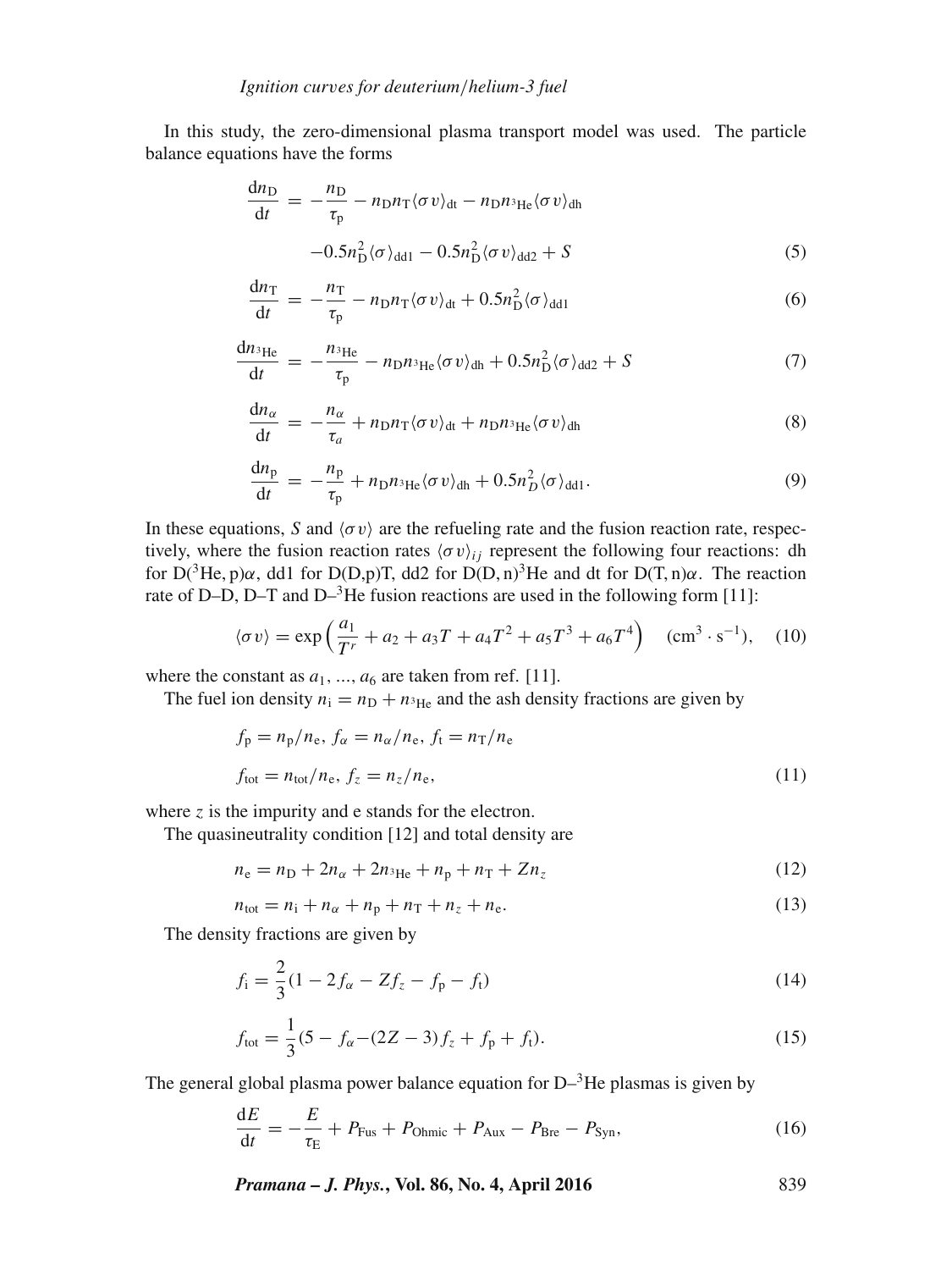where  $P_{\text{Fus}}$ ,  $P_{\text{Ohmic}}$ ,  $P_{\text{Aux}}$ ,  $P_{\text{Bre}}$  and  $P_{\text{Svn}}$  are the fusion power density, ohmic power density, auxiliary heating power density, bremsstrahlung radiation loss term and synchrotron radiation loss, respectively.

It is useful to express the auxiliary power in multiples of fusion power by

$$
P_{\text{Aux}} = f P_{\text{Fus}}.\tag{17}
$$

Fusion power density is calculated by considering all fusion reactions, and is given by:

$$
P_{\text{Fus}} = n_{\text{D}} n_{\text{T}} \langle \sigma v \rangle_{\text{dt}} E_{\text{dt}} + 0.53 n_{\text{D}}^2 \langle \sigma v \rangle_{\text{dd}2} E_{\text{dd}2} + 0.47 n_{\text{D}}^2 \langle \sigma v \rangle_{\text{dd}1} E_{\text{dd}1} + n_{\text{D}} n_{\text{H}e} \langle \sigma v \rangle_{\text{dh}} E_{\text{dh}}.
$$
\n(18)

Ohmic heating power density is

$$
P_{\text{Ohmic}} = \eta j^2,\tag{19}
$$

where  $\eta$  is the Spitzer resistivity and j is the average plasma current density. As ohmic heating at thermonuclear temperatures is a very slow process and there is no loop voltage for steady-state operation, it is negligible for steady state.

The radiation loss  $P_{\text{Bre}}$  is given by

$$
P_{\rm Bre} = A_{\rm b} Z_{\rm eff}^2 n_{\rm e}^2 T^{1/2}.
$$
\n(20)

 $Z_{\text{eff}}$  is the effective charge of the plasma ions, where

$$
Z_{\rm eff} = \frac{\sum_{i} Z_{i}^{2} n_{i}}{n_{\rm e}} \tag{21}
$$

and  $A<sub>b</sub>$  is the bremsstrahlung radiation coefficient [13]. The synchrotron radiation loss given by [14] is

$$
P_{\rm Syn} = 6.214 \times 10^{-23} n_{\rm e} T B^2 \Phi_{\rm T},\tag{22}
$$

where

$$
\Phi_{\rm T} = \frac{5.198 \times 10^{-3}}{\Lambda^{1/2}} T^{1.5} \left( 1 + \frac{22.61}{AT^{1/2}} \right)^{1/2} (1 - R_{\rm w})^{1/2}
$$
(23)

$$
\Lambda^{1/2} = 7.78 \times 10^{-9} \left( \frac{n_{\rm e} a}{B} \right). \tag{24}
$$

A is the aspect ratio, that is  $R/a$  and  $R_w$  is the reflection factor of radiation from the vacuum wall. The synchrotron power depends on plasma parameters i.e., aspect ratio vacuum wall. The synchrotron power depends on plasma parameters, i.e., aspect ratio, beta, magnetic field, minor radius of the plasma and density. It is different from the other terms. The density can be eliminated by using the beta relationship [12],

$$
\beta = \frac{1.6 \times 10^{-16} (n_{\rm e} T_{\rm e} + n_{\rm i} T_{\rm i})}{B^2 / 2\mu_0}.
$$
\n(25)

Synchrotron radiation is important at high temperature and at low temperatures the bremsstrahlung dominates the losses.

#### 840 *Pramana – J. Phys.***, Vol. 86, No. 4, April 2016**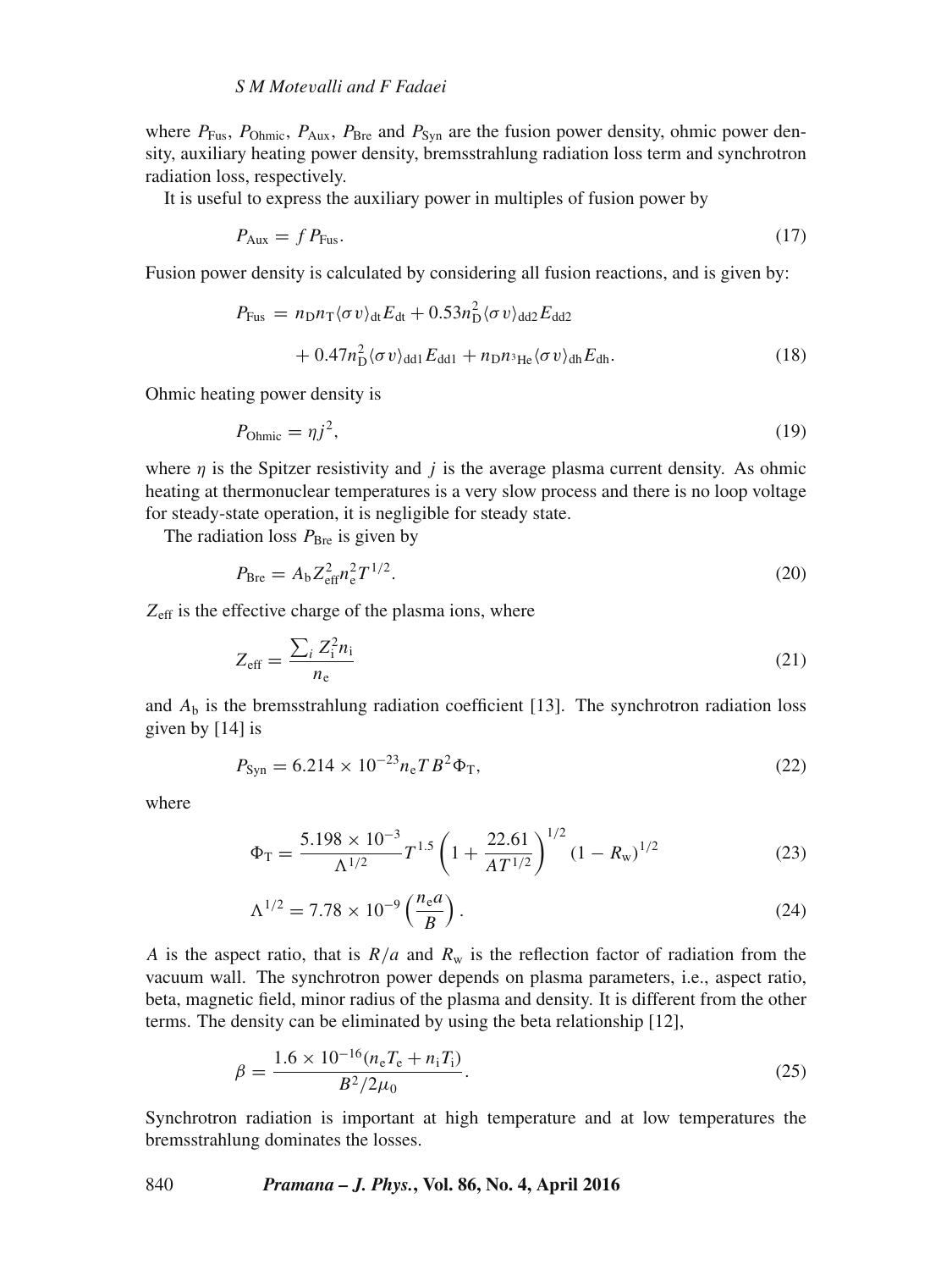In order to consider the steady-state setting,  $d/dt$  equals zero. For global power density, we get

$$
\frac{\frac{3}{2}n_{\text{tot}}T_{\text{E}}}{\tau_{\text{E}}} = P_{\text{Fus}} + P_{\text{Aux}} - P_{\text{Br}} - P_{\text{Syn}}.\tag{26}
$$

In the first case, we shall neglect the presence of impurity as well as that of the alpha, tritium and proton ash, i.e., we set  $f_\alpha = f_z = f_t = f_p = 0$ . To consider eqs (18), (20), (22), (25) and (26),  $n_e \tau_E T$  is obtained for ideal steady state that is given by

$$
n_{e}\tau_{E}T = \frac{3}{2}f_{\text{tot}}T^{2}/[(1+f)(E_{\text{dt}}\langle\sigma v\rangle_{\text{dt}}f_{\text{i}}f_{\text{t}} + 0.5\langle\sigma v\rangle_{\text{dd1}}E_{\text{dd1}}f_{\text{i}}^{2} + 0.5\langle\sigma v\rangle_{\text{dd2}}f_{\text{i}}^{2}E_{\text{dd2}}) + \langle\sigma v\rangle_{\text{d3}}f_{\text{i}}^{2}E_{\text{dt}} - A_{\text{b}}Z_{\text{eff}}\sqrt{T} - P_{\text{Syn}}n_{e}^{-2}].
$$
 (27)

The  $n_e \tau_E T$  vs. temperature dependence is shown on figure 1. It is shown that the minimum temperature required for ideal ignition is about 65 keV for ignition ( $f = 0$ ) and 60 keV for break-even ( $f = 1$ ).

Now, the effect of ash particles on the conditions for ignition are going to be discussed for  $\tau_{\alpha} \neq 0$ ,  $f_{\alpha} \neq 0$ ,  $f_{p} \neq 0$  and  $f_{t} \neq 0$ . Equation (27) is rewritten, but consider the balance equation for ash particles. For this an equation should be written for calculating the confinement time of ash particles.

Although the mechanisms of particle diffusion differ greatly from that of the energy diffusion, the coupling of these two is strong. The scaling ansatz [15] appears as a good approximation for the ash particles in the plasma core,

 $\frac{\tau_{\rm p}}{2}$ 



**Figure 1.** Curves  $n_e \tau_E T$  for ideal ignition,  $f = 0$  (solid lines) and ideal break-even,  $f = 1$  (dashed lines) in the deuterium/helium-3 fuel cycle in the ST reactor.

*Pramana – J. Phys.***, Vol. 86, No. 4, April 2016** 841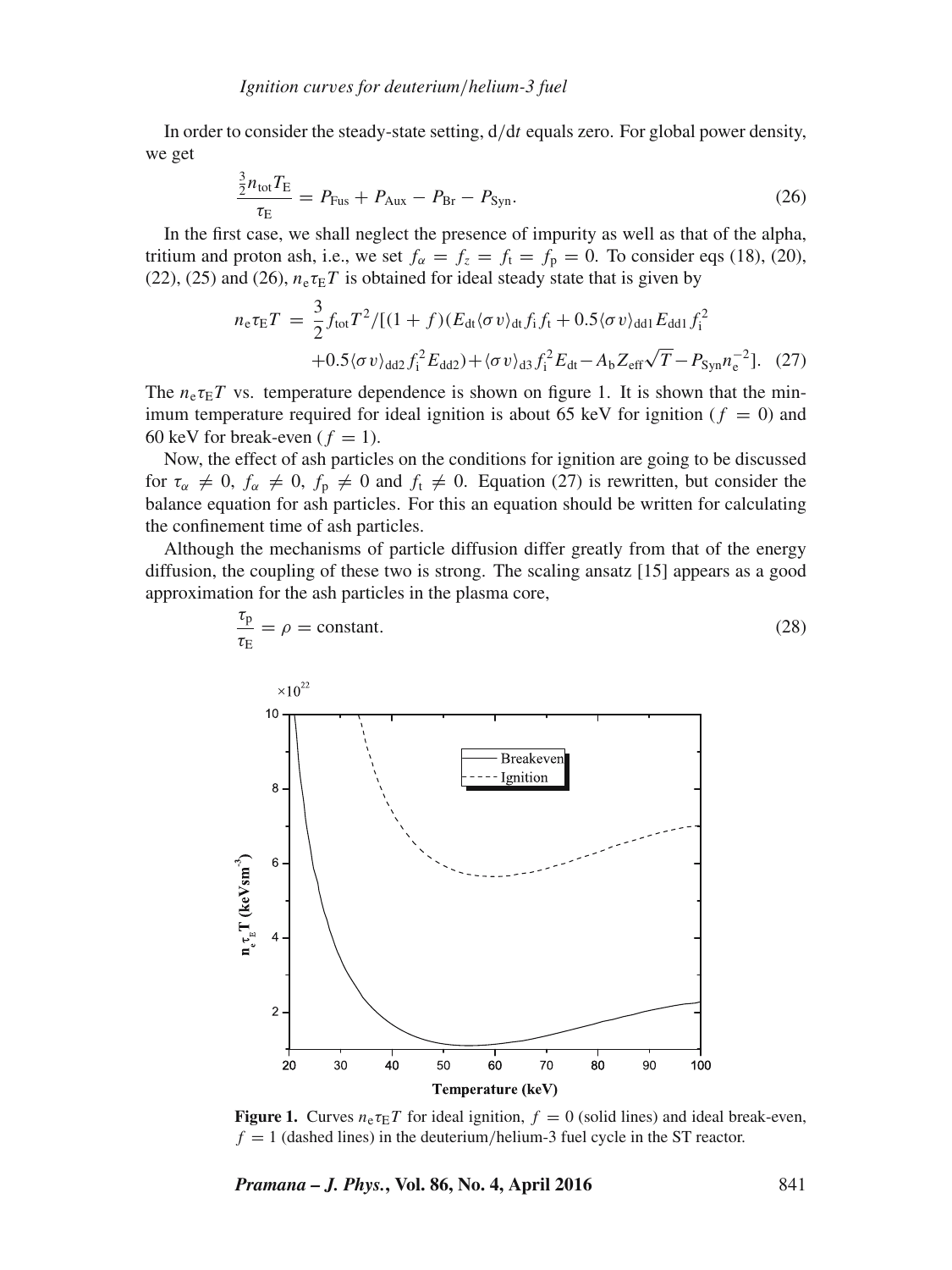In order to satisfy these conditions, the balance equation for the alpha, proton and tritium particles must be considered,

$$
\frac{n_{\alpha}}{\tau_{\alpha}} = n_{\text{D}} n_{\text{3He}} \langle \sigma v \rangle_{\text{dh}} + n_{\text{D}} n_{\text{t}} \langle \sigma v \rangle_{\text{dt}}
$$
\n(29)

$$
\frac{n_{\rm p}}{\tau_{\alpha}} = n_{\rm D} n_{\rm ^3He} \langle \sigma v \rangle_{\rm dh} + 0.47 n_{\rm D}^2 \langle \sigma v \rangle_{\rm dd1}
$$
\n(30)

$$
\frac{n_{t}}{\tau_{\alpha}} = 0.47 n_{\text{D}}^{2} \langle \sigma v \rangle_{\text{dd1}} - n_{\text{D}} n_{t} \langle \sigma v \rangle_{\text{dt}}.
$$
\n(31)

In order to obtain the desired ignition curves, one has to solve eqs (27), (29), (30) and (31) with regard to the scaling ansatz eq. (28). After eliminating  $f_{\alpha}$ ,  $f_{\beta}$  and  $f_{\beta}$  from the equations, one can again derive an equation for  $n_e \tau_E T$ , which is a function of T and ρ. In figure 2, the ignition curves  $ρ = constant$  numerically for  $f = 0$  is illustrated. For  $\rho = 0$ , our pervious ideal ignition curve is recovered. For  $\rho > 0$ , closed ignition curves are generally obtained [12]. The most notable result of these calculations is that ignited equilibria exist in D–<sup>3</sup>He plasma only for  $\rho = 5.5$  and 6. If  $\rho$  becomes larger, the concentration of ash particles (alpha, proton, tritium) becomes too large and ignition is impossible [16].

The confinement time is one of the most important parameters for designing a tokamak reactor. Scaling expressions for the global energy confinement time are widely used for predicting future devices. They are taken from databases of global plasma parameters collected from different devices. Theoretically, plasma transport is a very tough process and it has not yet been solved completely. The answer to this question must be basically derived from experimental data. The expectation is that the energy confinement time  $\tau_F$ 



**Figure 2.** Curves  $n_e \tau_E T$  for non-ideal ignited equilibria in the deuterium/helium-3 fuel cycle in the ST reactor.

#### 842 *Pramana – J. Phys.***, Vol. 86, No. 4, April 2016**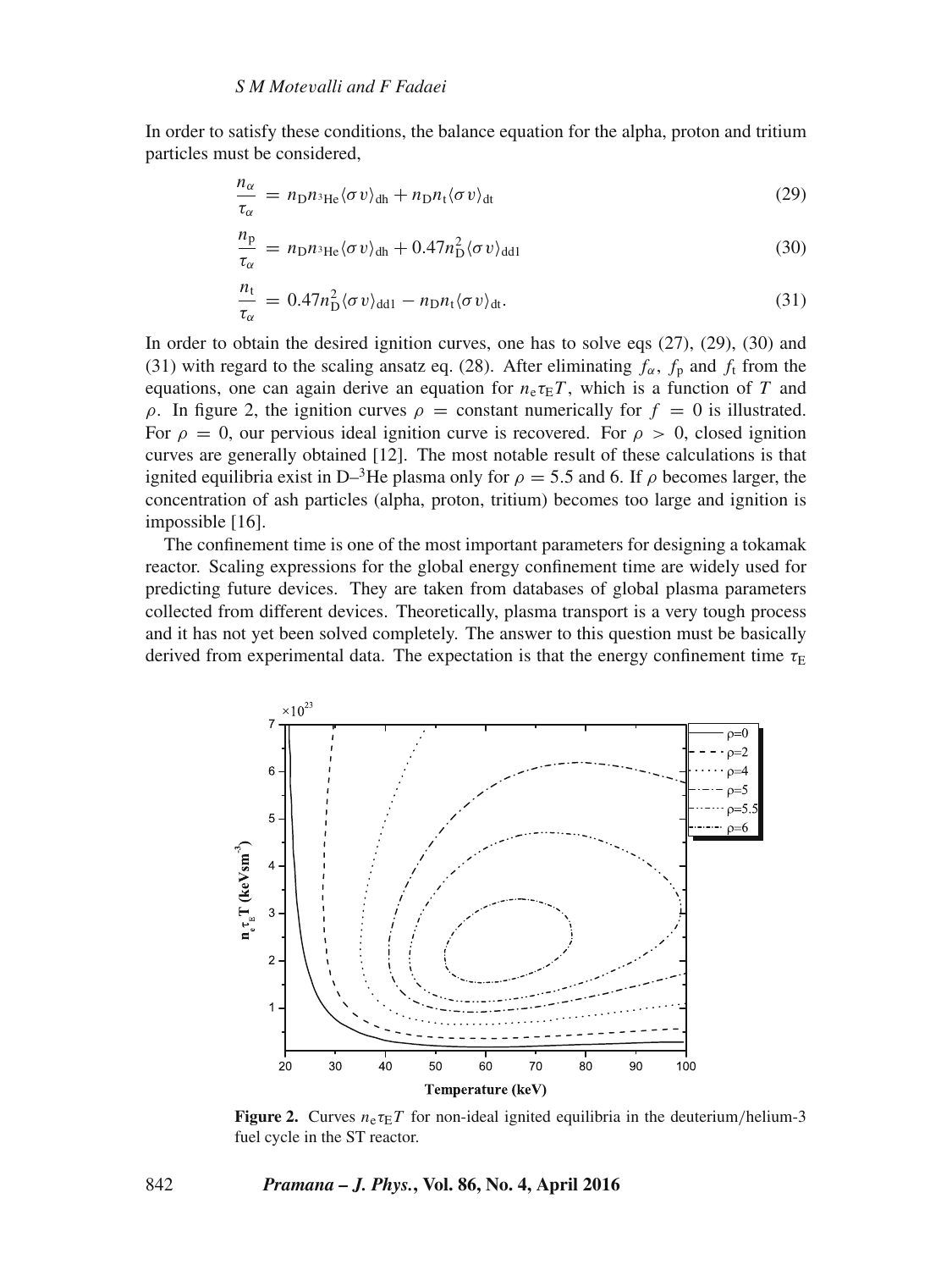# *Ignition cur*v*es for deuterium*/*helium-3 fuel*

| Parameter                   | Unit           | Value                 |
|-----------------------------|----------------|-----------------------|
| Toroidal current $I_P$      | MA             | 128                   |
| Magnetic Field $B_t$        | Т              | 2.7                   |
| Elongation $\kappa$         |                | 3                     |
| Major radius $R$            | m              | 8.0                   |
| Minor radius <i>a</i>       | m              | 6.15                  |
| Plasma volume V             | m <sup>3</sup> | $1.792 \times 10^{4}$ |
| Wall reflection $R_{\rm w}$ |                |                       |
| Troyon coefficient $g_f$    |                | 4.2                   |

**Table 1.** Parameters of deuterium/helium-3 ST reactor [9].

will depend upon design parameters such as IPB98  $(y, 2)$  [17,18],

$$
\tau_{\rm E} = 0.144 H_{\rm h} B_{\rm t}^{0.15} I_{\rm P}^{0.93} \kappa^{0.78} n_{\rm e}^{0.41} a^{0.58} R^{1.39} M^{0.19} P^{-0.69},\tag{32}
$$

where  $P$ , the net plasma heating in MW is given by

$$
P = \frac{3}{2} \frac{n_{\text{tot}} T}{\tau_{\text{E}}}.
$$
\n(33)

 $H_h$  is the enhancement factor. The recent NSTX experiments show that the enhancement factor  $H_1 > 1.5$  is possible. However, we conservatively set  $H_2 = 1.0$  [19] where the factor  $H_h > 1.5$  is possible. However, we conservatively set  $H_h = 1.0$  [19] where the units in eq. (32) are, T, MA, 10<sup>20</sup> m<sup>-3</sup>, m, m, amu, MW.



**Figure 3.** Ignition curve in an electron density, *T* plane for  $\rho = 0, 5.5$  and in the deuterium/helium-3 fuel cycle in the ST reactor.

*Pramana – J. Phys.***, Vol. 86, No. 4, April 2016** 843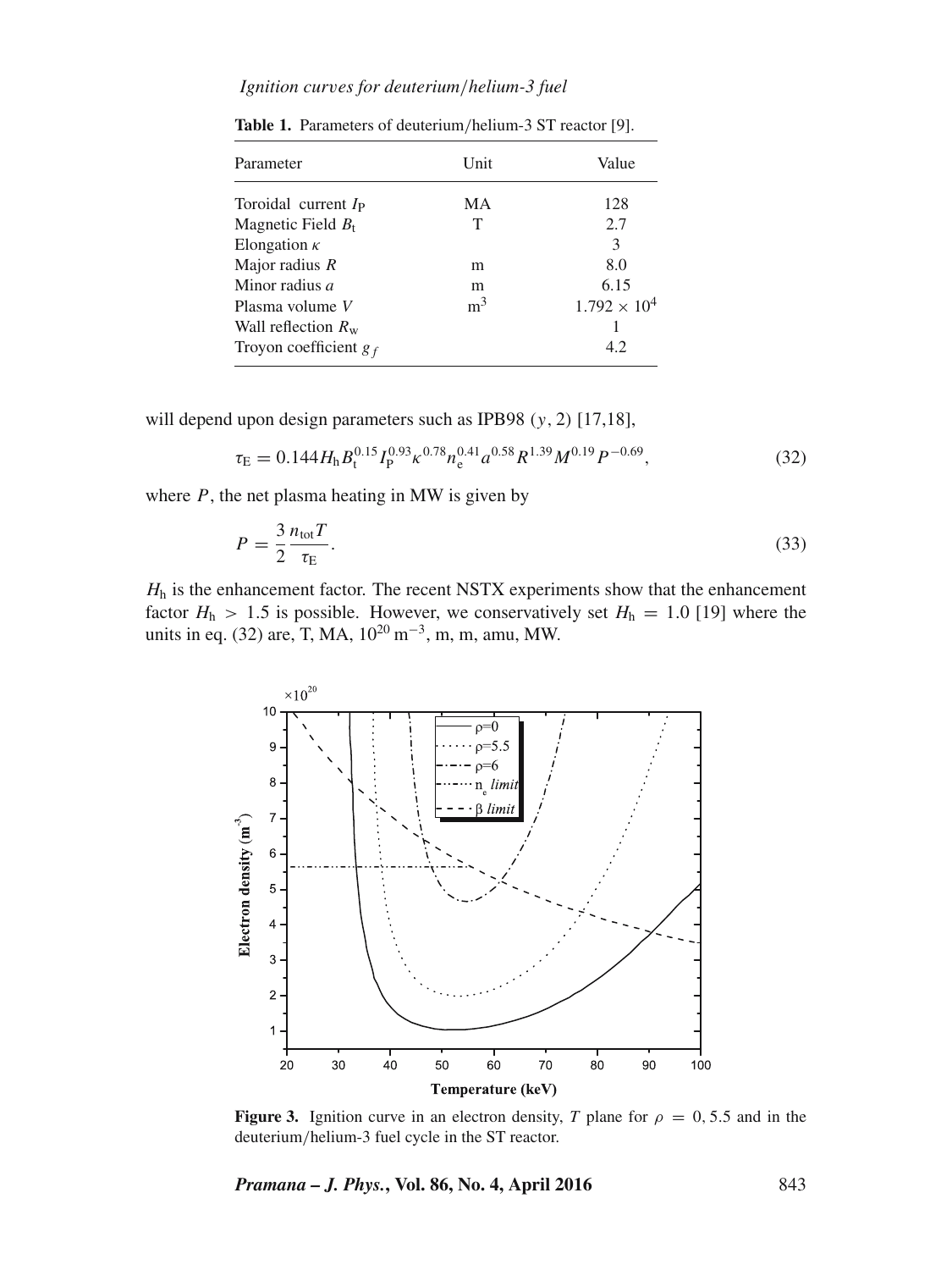# *S M Mote*v*alli and F Fadaei*

Using the equilibrium equation and parameters of spherical tokamak reactor in table 1 and setting this equation on the relation  $n_e \tau_E T$ , the ignition contours can be translated from the  $n_e \tau_E T$  to density. In figure 3, the ignition curve in  $\rho = 0, 5.5, 6$  in  $n_e, T$  is shown. The normalized beta  $\beta_N$  is given by

$$
\beta_{\rm N} = \beta \frac{a_{\rm B}}{I_{\rm p}}.\tag{34}
$$

The following operation limits are mainly implied from the tokamak operation window [20]. The beta limit is expressed as

$$
\beta < g_f \frac{I_p}{a B_t},\tag{35}
$$

where  $g_f$  is the Troyon coefficient and the Greenwald density limit is [20]

$$
n_{\rm e} = 0.85 \frac{I_{\rm p}}{\pi a_0^2}.
$$
\n(36)

The advantage of representing the ignition curve as  $n_e(T)$  is that the impact of plasma stability limits such as the beta limit or the Greenwald density limit can be seen immediately.

## **3. Time-dependent simulations**

In order to determine the thermal instability of the  $D^{-3}$ He plasma, one has to solve the time-dependent transport equations of plasma. Now, using eqs (5)–(9), particle balance equations and energy balance equation (16)–(24), the dynamic behaviour of a  $D^{-3}He$ 



**Figure 4.** The temporal evolution of plasma density in the deuterium/helium-3 fuel cycle in the ST reactor.

#### 844 *Pramana – J. Phys.***, Vol. 86, No. 4, April 2016**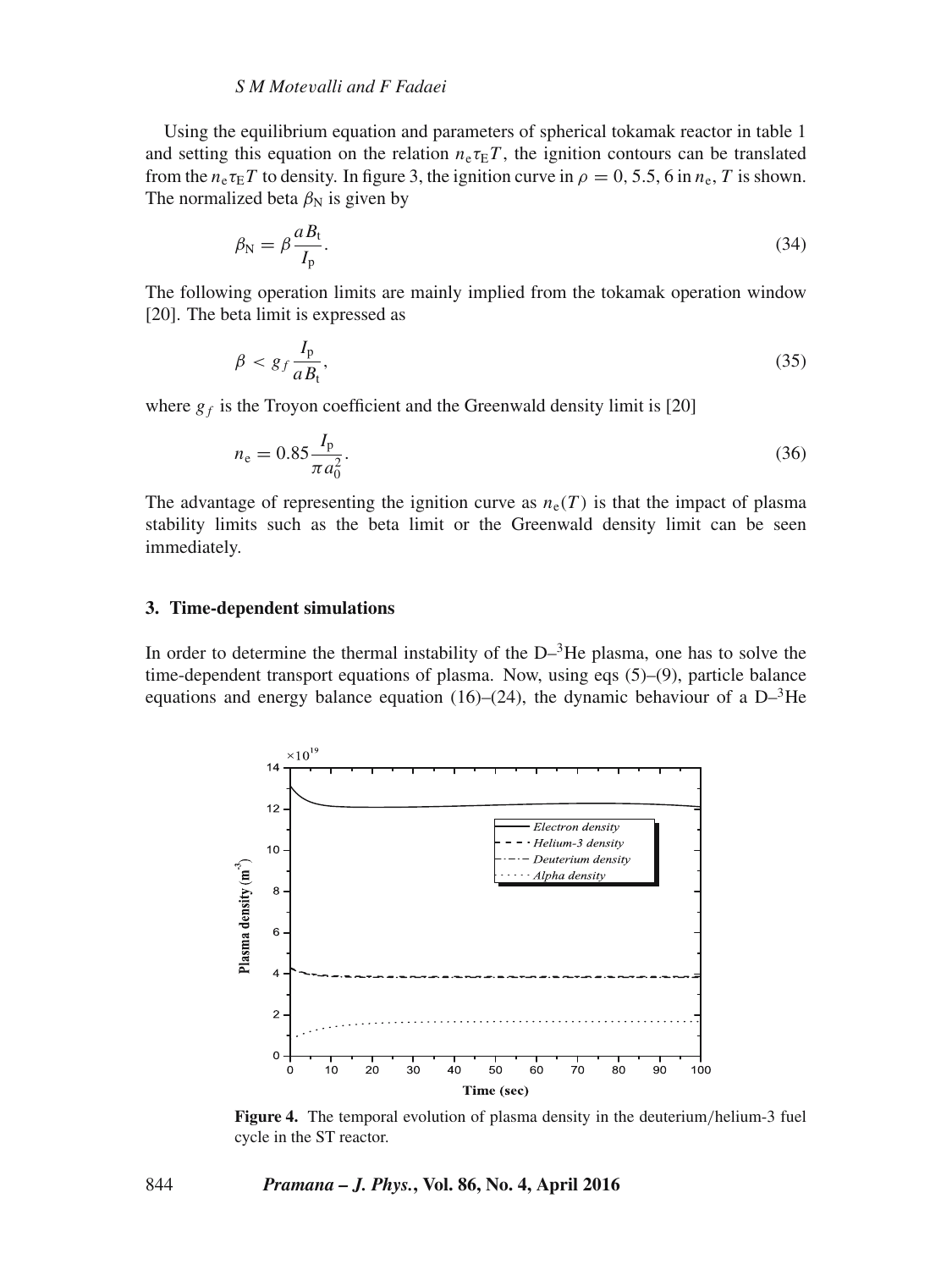

**Figure 5.** The temporal evolution of plasma temperature in the deuterium/helium-3 fuel cycle in the ST reactor.

spherical tokamak plasma is investigated. The calculation for the time evolution of  $D^{-3}He$ plasma parameters has been done by solving a set of coupled differential equations numerically. The plasma densities and temperature as functions of time are shown in figures 4 and 5. These figures show the thermal instability of  $D^{-3}$ He plasma. In figure 4, it is clearly seen that the density of electron leaves the equilibrium point and reaches low density. Figure 5 shows the system leaves the equilibrium point and settles on a higher temperature equilibrium point. These figures show that the system is driven from a lowtemperature and high-density unstable zone to a high-temperature and low-density stable zone.

## **4. Conclusions**

In this paper, we have derived closed ignition curves for  $D^{-3}$ He fusion reaction by solving the energy balance equation and also by considering the anastz scaling. We have shown that closed ignition curves exist only for  $\rho = 5.5$  and 6. Then, using the energy confinement time and spherical tokamak reactor parameters, ignition curves are transformed from  $n_e \tau_E T$ , T plane to  $n_e$ , T. In these two figures, we have determined the plasma stability limits. By solving the time-dependent transport equations numerically, the thermal instability of  $D^{-3}$ He plasma has been shown. Yet, the presented calculations include only some simplification i.e., ions and electrons have the same temperature. So the equilibration power between ions and electron is zero in energy balance equation. These issues need to be substantiated in future.

## **References**

<sup>[1]</sup> R W Conn *et al*, *Nucl. Fusion* **30**, 1919 (1990)

<sup>[2]</sup> J Ongena and G V Oost, *Fusion Sci. Technol.* **45**, 3 (2004)